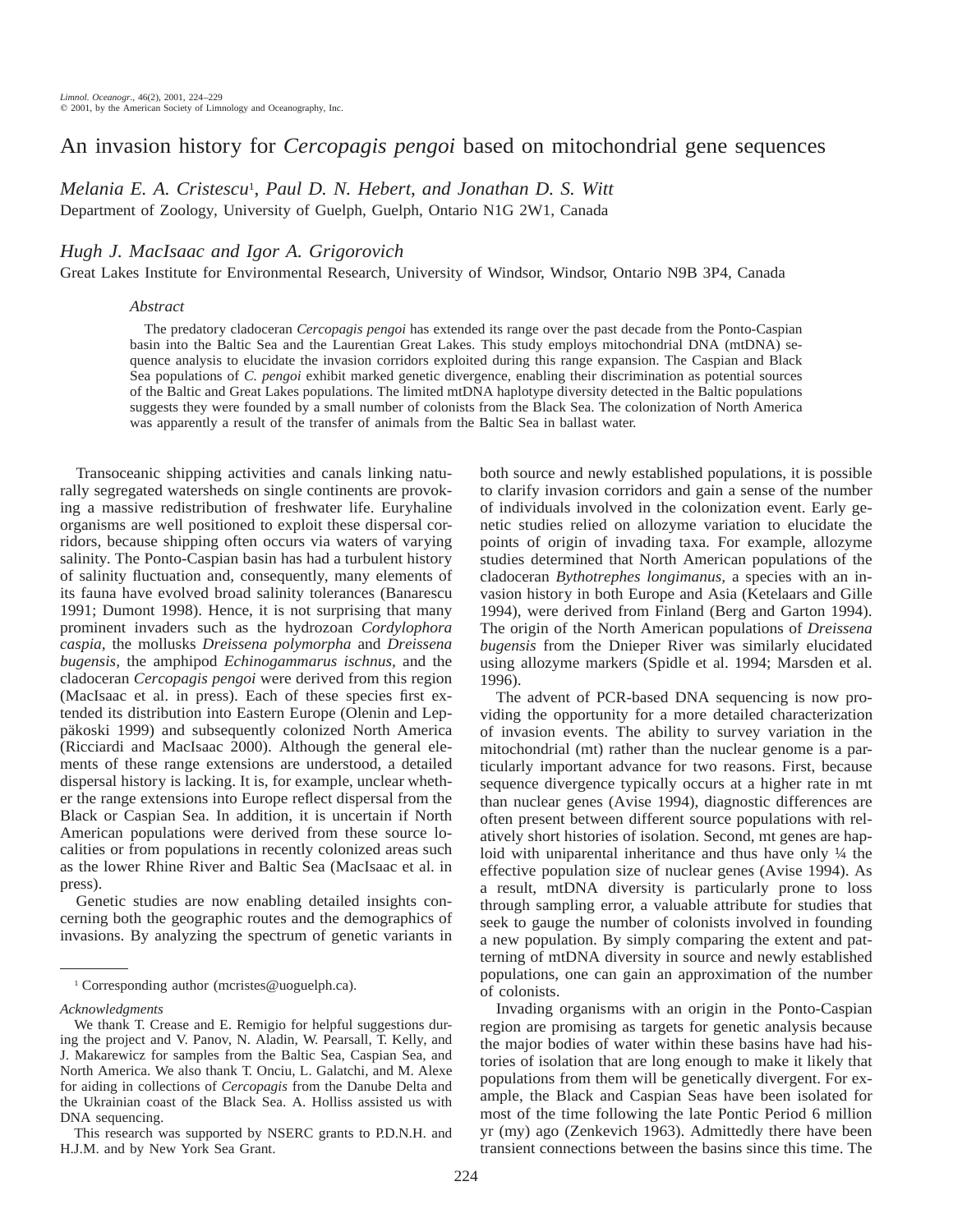

Fig. 1. Possible invasion corridors (dashed lines) and natural distribution (black areas) of *C. pengoi.* Modified from MacIsaac et al. (1999).

most recent opportunity for natural lineage exchange between these habitats probably occurred 70,000 years before present (B.P.), during the early Khvalyn transgression (Chepalyga 1985). The basins were subsequently connected in the late 19th Century by the construction of a canal linking the Don River (Azov–Black Seas) and the Volga River (Caspian Sea). However, the long periods of isolation between such transitory opportunities for contact suggest that there is a good prospect of genetic divergence between conspecific lineages of species that occur in different bodies of water in this region. As a consequence, it should be possible both to identify the source of populations that have invaded European or North American waters from this area and to estimate the number of colonists involved in these invasion events.

The present study examines the mtDNA diversity in populations of *Cercopagis pengoi,* an invading species of Ponto-Caspian origin. This predatory cladoceran, which is native to the Black, Azov, and Caspian Seas and Aral Lake (Fig. 1) (Mordukhai-Boltovskoi 1968; Rivier 1998), extended its range to the Baltic Sea in 1992 (Ojaveer and Lumberg 1995) and to North America in 1998 (MacIsaac et al. 1999). The present study focuses on the analysis of sequence diversity in two mitochondrial genes—cytochrome *c* oxidase subunit 1 (COI) and NADH dehydrogenase subunit 5 (ND5)—in populations of *C. pengoi* from both North America and Eurasia. COI is the most slowly evolving protein-coding gene in the mitochondrial genome, whereas ND5 evolves approximately four times as fast (Lynch and Jarrell 1993). Because of this difference in their rates of evolution, ND5 should provide a superior resolution of dispersal events.

### Materials and methods

*Sample collection—C. pengoi* was collected from six sites within the natural distribution of the species, including the northern Caspian Sea and five lakes adjoining the northwestern Black Sea coast. Efforts to collect specimens from the Azov Sea failed because of the prevalence of the exotic ctenophore *Mnemiopsis leidyi* in coastal waters during the summer of 1999 (Grigorovich and MacIsaac unpubl. data). Samples were also obtained from six newly established populations, including the Neva River Estuary in the Baltic Sea and five lakes from the Great Lakes watershed (Table 1). All individuals were identified as *C. pengoi* (Ostroumov) using Rivier's (1998) key. Samples were collected using a 100- or  $200-\mu m$  mesh net and were subsequently preserved in 90% ethanol or 30% trehalose.

*Molecular techniques*—Two mt genes, COI, and ND5 were sequenced to screen for genetic variability between and within populations of *C. pengoi.* Total DNA was extracted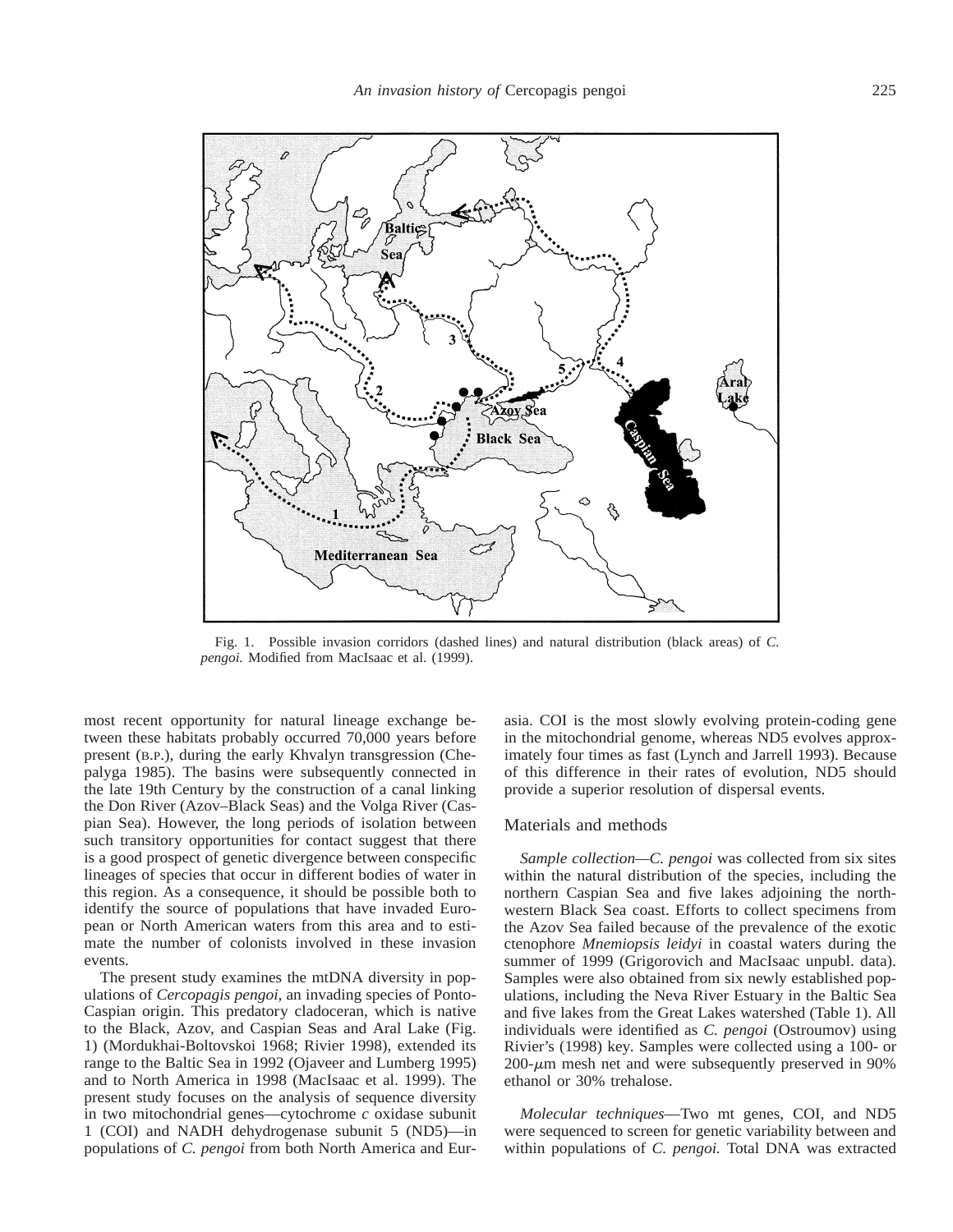$\overline{\mathbf{C}}$ 

700

707

 $V_{\text{c}}$  and  $V_{\text{c}}$  and  $V_{\text{c}}$  and  $V_{\text{c}}$ 

 $\epsilon$ Pakis.

Table 1. Sampling sites and dates for *Cercopagis pengoi* analyzed for sequence diversity at COI and ND5.

| <b>Site</b>                                                                                           | Location                                                                                      | Collection<br>date                                            |
|-------------------------------------------------------------------------------------------------------|-----------------------------------------------------------------------------------------------|---------------------------------------------------------------|
| North America                                                                                         |                                                                                               |                                                               |
| Lake Ontario<br>Lake Michigan<br>Seneca Lake<br>Cayuga Lake<br>Otisco Lake                            | Burlington, ON<br>Suttons Bay, MI<br>Finger Lakes, NY<br>Finger Lakes, NY<br>Finger Lakes, NY | 22 Aug 99<br>24 Sep 99<br>18 Aug 99<br>25 Aug 99<br>24 Aug 99 |
| Baltic Sea<br>Baltic Sea                                                                              | Neva River Estuary, Russia                                                                    | 5 Jul 97                                                      |
| Black Sea<br>Golovita Lake<br>Razelm Lake<br>Bug Tidal Estuary<br>Dnieper Liman<br>Kakhovka Reservoir | Danube Delta, Romania<br>Danube Delta, Romania<br>Ukraine<br>Ukraine<br>Ukraine               | 1 Aug 99<br>1 Jul 99<br>11 Aug 99<br>12 Aug 99<br>14 Aug 99   |
| Caspian Sea<br>Caspian Sea                                                                            | 5 km from Volga River<br>near Zhemchzhny Island                                               | 22 Aug 98                                                     |

from three to eight individuals from each of 12 populations using proteinase K methods. The primer pair LCO1490 and HCO2198 (Folmer et al. 1994) was used to amplify a 658base pair (bp) fragment of the mtCOI gene. A 798-bp fragment of ND5 was amplified using the DpuND5 primers (5'-GGG GTG TAT CTA TTA ATT CG-3', 5'-ATA AAA CTC CAA TCA ACC TTG-3'), which were originally designed for the *Daphnia pulex* complex (Colbourne et al. 1998). Each 50- $\mu$ l polymerase chain reaction (PCR) contained 10× PCR buffer, 1.5 mM  $MgCl<sub>2</sub>$ , 200  $\mu$ M of each dNTP, 1 unit of Taq polymerase, 0.3  $\mu$ m of each primer, and 2-4  $\mu$ l of DNA template. The PCR for both genes consisted of one cycle of 1 min at 94 $^{\circ}$ C; five cycles of 1 min at 94 $^{\circ}$ C, 1.5 min at  $45^{\circ}$ C, and 1.5 min at  $72^{\circ}$ C; 37 cycles of 1 min at 94°C, 1.5 min at 50°C, and 1.5 min at 72°C; followed by one cycle of 5 min at 72°C. The PCR product was gel-purified using Qiaex II (Qiagen) and sequenced in both directions on an ABI 377 automated sequencer (Applied Biosystems) using the Taq FS dye rhodamine sequencing kit. All sequences obtained in this study have been submitted to GenBank (accession numbers: AF 320013-AF 320021).

Phylogeographic analyses-Sequences of the CO1 and ND5 genes were aligned using the SeqApp 1.9 sequence editor. The phylogenetic tree was constructed by the Unweighted Pair Group Method with Arithmetic Means (UPGMA) using MEGA 1.02 (Kumar et al. 1993). Bytho*trephes,* the sole other genus of the family Cercopagidae, was used as an outgroup for the COI analyses.

## Results

COI diversity—The length of the COI sequence alignment used in the analysis was 636 bp, of which 10 were variable (Table 2). Only two haplotypes were identified, which showed 1.62% sequence divergence as a result of nine synonymous

| substitutions   | Table 2. Variable sites from 636-bp sequences of the COI |                |                        |                         |                  |                     | gene and 7        |         |        | 998-bp sequences of the ND5 gene from 12 populations of C. $pengoi$ . Bold sites represent |         |      |        |               |       |               |        | nonsynonymous |                    |
|-----------------|----------------------------------------------------------|----------------|------------------------|-------------------------|------------------|---------------------|-------------------|---------|--------|--------------------------------------------------------------------------------------------|---------|------|--------|---------------|-------|---------------|--------|---------------|--------------------|
|                 | Haplo- GenBank                                           |                |                        |                         |                  | Nucleotide position |                   |         |        |                                                                                            |         |      |        |               |       |               |        |               |                    |
| type            | accession no.                                            | 105            | 132                    | 178                     | 207              | 282                 | 318               | 333     | 465    | 508                                                                                        | 609     |      |        |               |       |               |        |               |                    |
| <b>SO</b>       |                                                          |                |                        |                         |                  |                     |                   |         |        |                                                                                            |         |      |        |               |       |               |        |               |                    |
| $\overline{A}$  | AF 320013                                                | Ę              |                        | ن ن                     | Ą.               |                     |                   | Η Q     | به ب   | FÜ                                                                                         | ن<br>خا |      |        |               |       |               |        |               |                    |
| A2              | AF320014                                                 | .<br>ب         | $\vec{\mathcal{L}}$ פֿ |                         | ۬<br>:           | ় ≺্                | $\breve{\vec{C}}$ |         |        |                                                                                            |         |      |        |               |       |               |        |               |                    |
|                 |                                                          | $\overline{c}$ | 39                     | 87                      | 96               | 207                 | 217               | 307     | 354    | 412                                                                                        | 450     | 456  | 505    | 595           | 598   | 603           | 632    | <u>[69</u>    | 714                |
| ND <sub>5</sub> |                                                          |                |                        |                         |                  |                     |                   |         |        |                                                                                            |         |      |        |               |       |               |        |               |                    |
|                 | AF 320015                                                |                |                        |                         |                  |                     |                   |         |        |                                                                                            |         |      |        |               |       |               |        |               |                    |
|                 | AF 320016                                                |                |                        | F<br>$\overline{\cdot}$ |                  |                     |                   |         |        |                                                                                            |         |      |        |               |       |               |        |               |                    |
|                 | AF 320017                                                | o didiri       |                        | Ę                       |                  |                     |                   |         |        |                                                                                            |         |      |        |               |       |               |        |               |                    |
|                 | AF 320018                                                |                |                        | Ę                       |                  |                     |                   |         |        |                                                                                            |         |      |        |               |       |               |        |               |                    |
| 223285          | AF 320019                                                |                | بُ نُہ نُہ کا کو ن     | F C                     | 부탁탁탁달            | ب و به و به و به و  | FFFFF99           | むじごじドごご | 먹먹으으으는 | eedee                                                                                      | 999999  | פותה | đđđđđể | ย่ง่ง่ง่ศี่ศี | FFFFF | 덕 - 이 이 이 다 다 | HHHHUU | FFFFFQQ       | <u>द्दुष्टद्दद</u> |
|                 | AF 320020                                                | Ę              |                        |                         |                  |                     |                   |         |        |                                                                                            |         |      |        |               |       |               |        |               |                    |
|                 | AF 32002                                                 | Ë              | ېم                     | ب                       | $\sum_{i=1}^{n}$ |                     |                   |         |        |                                                                                            |         |      |        |               |       |               |        |               |                    |
|                 |                                                          |                |                        |                         |                  |                     |                   |         |        |                                                                                            |         |      |        |               |       |               |        |               |                    |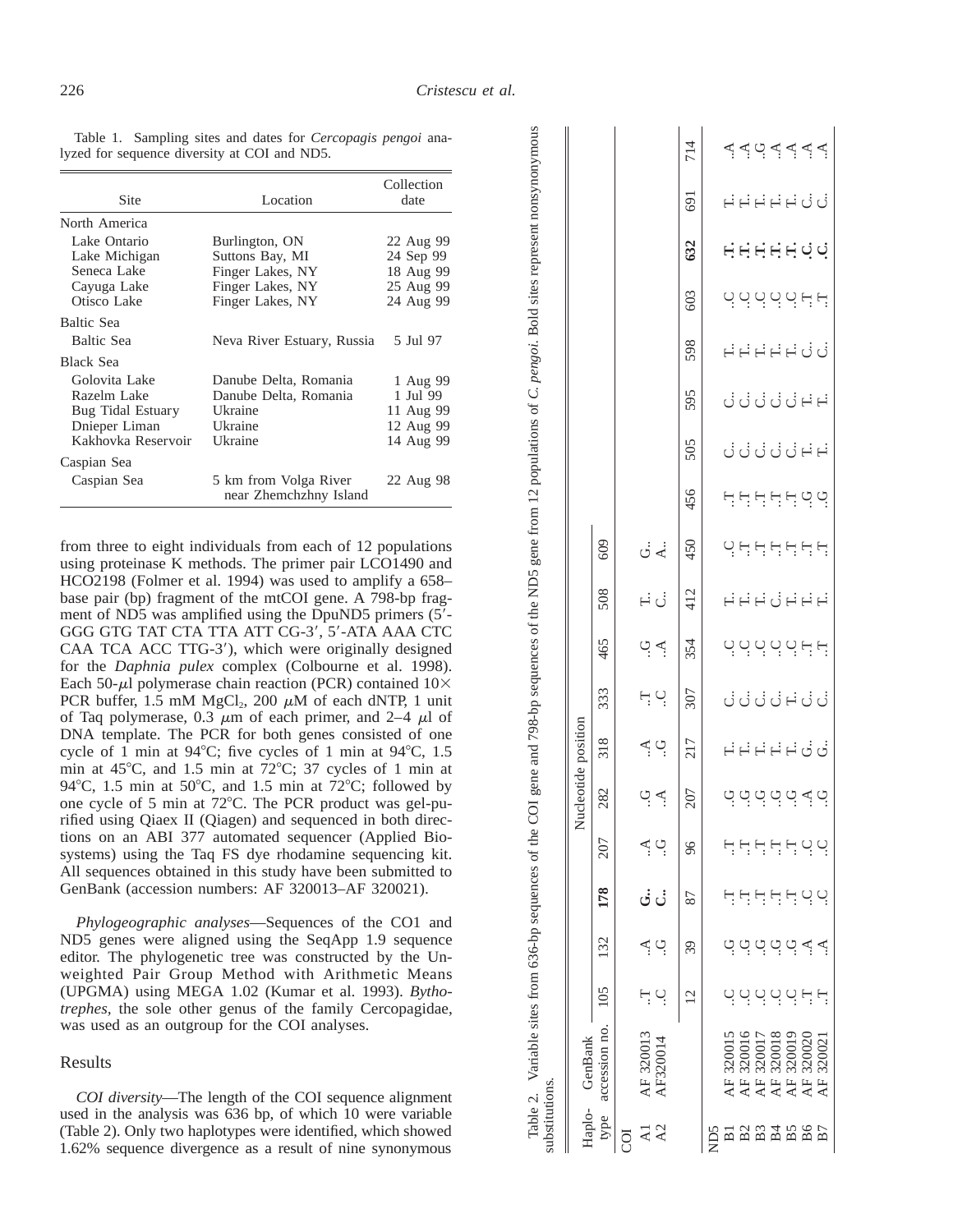

Fig. 2. UPGMA tree of the COI gene for 12 populations of *C. pengoi* based on p-distance. The tree was rooted using *Bythotrephes,* the only other genus in the family Cercopagidae. Bracketed numerals indicate the number of sampling sites in each locality and the number of individuals sequenced. Different shadings identify each distinct haplotype.

and one nonsynonymous substitutions. One of these genotypes was restricted to the Caspian Sea, whereas the other was found in the Black Sea, Baltic Sea, and North America (Fig. 2). Based upon a standard calibration for the COI gene  $(2.0-2.2$  substitutions site<sup>-1</sup> my<sup>-1</sup>; Knowlton et al. 1993), these two haplotypes last shared a common ancestor approximately 0.8 million years ago, whereas the two genera (*Cercopagis, Bythotrephes*) diverged some 12 million years B.P.

*ND5 diversity*—The length of the ND5 alignment used in the analysis was 720 bp, of which 18 sites were variable, involving 17 synonymous and one nonsynonymous substi-



Fig. 3. Unrooted UPGMA tree of the ND5 gene for 12 populations of *C. pengoi* based on pdistance. Bracketed numerals indicate the number of individuals from a particular population with a specific haplotype. Different shadings identify each distinctive haplotype.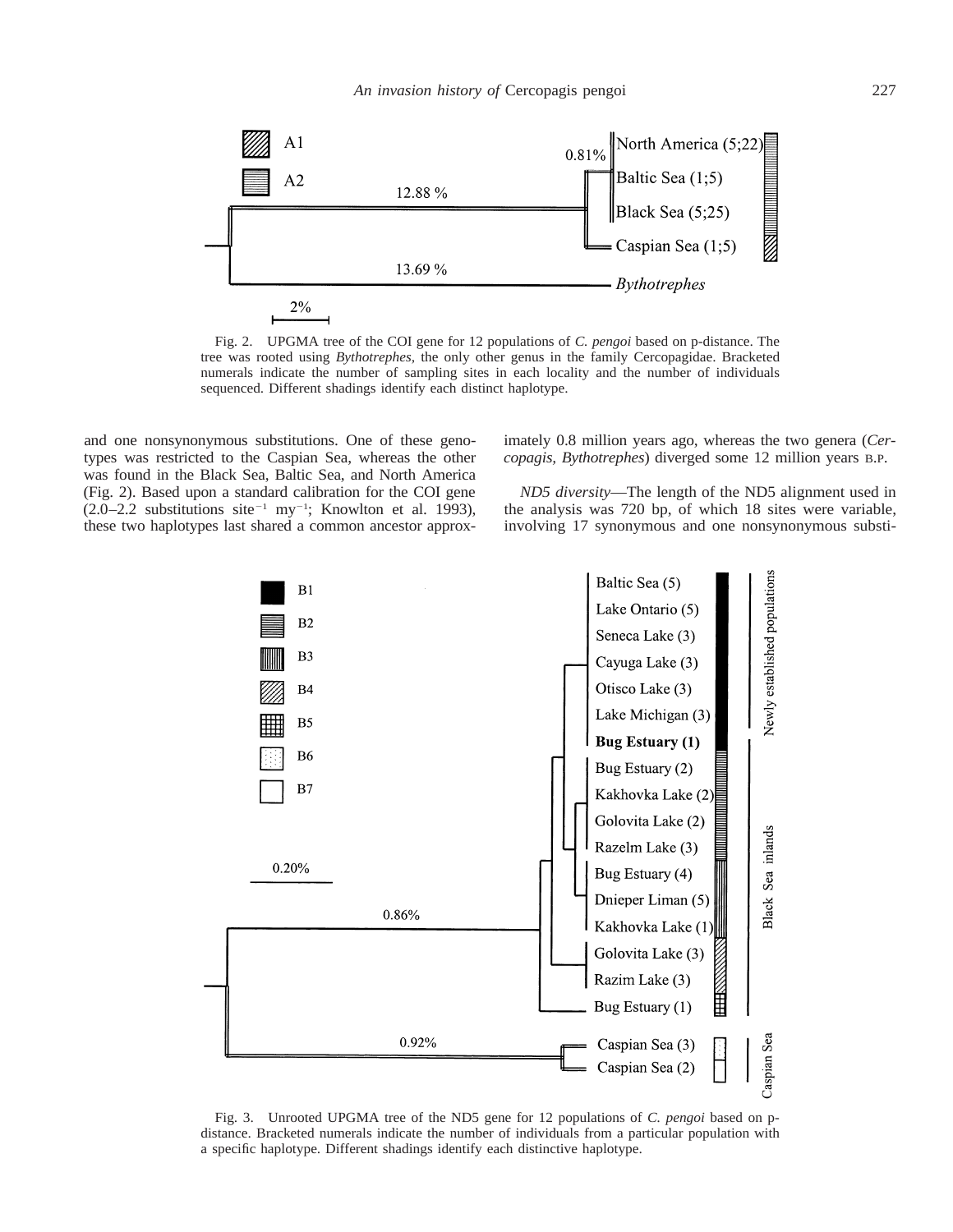

Fig. 4. Frequencies of the seven ND5 haplotypes in populations of *C. pengoi* across its current distribution.

tutions (Table 2). The seven haplotypes identified among the 44 individuals fell into two main groups, showing an average of 1.78% sequence divergence (Fig. 3). One cluster, consisting of two genotypes, was restricted to the Caspian Sea, whereas members of the other cluster occurred in the Black and Baltic Seas, as well as in North America. Five different haplotypes in this cluster were present in the Black Sea, but only a single genotype was present in the Baltic Sea and North America. The genotype present in these newly established populations was also detected in one lake adjoining the Black Sea, the Bug Estuary, but at low frequency (Fig. 4).

#### Discussion

The present study has confirmed the expectation that populations of *C. pengoi* from the Black and Caspian Seas show marked genetic divergence. The extent of sequence divergence at COI suggests that Black and Caspian Sea populations last exchanged genes 0.8 million years B.P., at the beginning of the Quaternary Period during a major transgression when the Chaudin (Black Sea) and Aspheron (Caspian Sea) basins were temporally connected (Zenkevich 1963). The transitory connections that followed this major transgression were less significant in both intensity and duration. The COI genetic divergence of 26.57% found between the two genera of the family Cercopagidae, *Cercopagis* and *Bythotrephes,* suggests that the younger lineage, *Cercopagis,* has a Sarmatian age, originating some 10 million years B.P. This finding is in concordance with the general opinion that most of the adaptive radiation in the PontoCaspian basin occurred during the Sarmatian and the Pontian Periods (Banarescu 1991; Dumont 1998).

Although rates of sequence divergence at ND5 have not previously been calibrated in cladocerans, the present results suggest that rates of divergence are similar to those at COI, as indicated by the presence of approximately 1.6 and 1.8% sequence divergence between Caspian and Black Sea lineages of *C. pengoi* at the COI and ND5 genes, respectively.

The lack of genetic diversity at COI in *Cercopagis* within both the Black and Caspian Seas suggest that modern populations were exposed to a severe bottleneck in the recent past, which depleted variation. Variation at ND5 was also very limited, with just two variants in the Caspian Sea and five in the Black Sea (Fig. 3). Moreover, the variants within each basin were very closely related, differing only in single nucleotide substitutions. These results jointly indicate that populations in both habitats experienced a marked bottleneck in the relatively recent past. Despite the impoverished level of diversity, there was sufficient variation to clarify the dispersal corridors exploited by this species in its range extension.

MacIsaac et al. (in press) proposed four possible routes connecting potential donor populations in the Ponto-Caspian region with both the Baltic Sea and the Laurentian Great Lakes (Fig. 1): (1) a direct route from the international ports on the Black and Azov Seas via the Mediterranean Sea to the Great Lakes; (2) from the Black Sea ports, through the Danube River and the Rhine-Main-Danube canal, into the North Sea; (3) from Ukrainian ports, through the Dnieper River and the Pripet-Bug canal system, into the Vistula and Neman Rivers and, thence, into the Baltic Sea; (4) from the